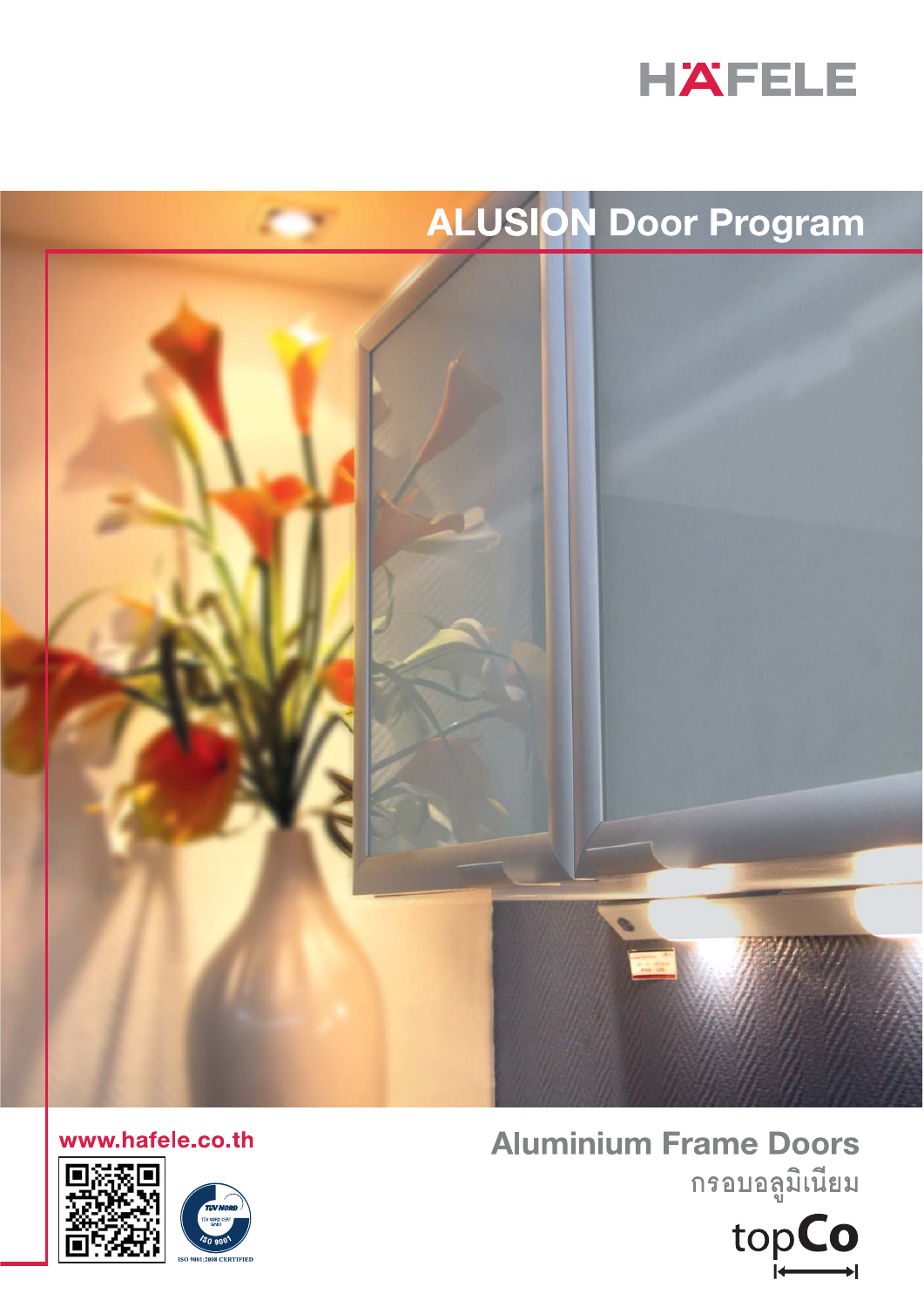

# ALUSION Aluminium framed door program www.hafele.co.th/alusion ์อีกหนึ่งความภูมิใจล่าสุดที่เฮเฟเล่นำเสนอ ALUSION www.hɑfele.co.th/ɑlusion

ALUSION, Häfele's latest Aluminium framed door program offers innovative solutions for a wide variety of applications. As always, our extensive selection of profiles and inserts help you to create a smooth and clean line for todays modern kitchen.

ALUSION อีกหนึ่งความภูมิใจล่าสุดที่เฮเฟเล่นำเสนอ กรอบบานอลูมิเนียมสำเร็จรูป เหมาะสำหรับการใช้งานที่หลากหลาย และเช่นเคยความ ไม่จำกัดของการเลือกรูปแบบ โปรไฟล์ และอุปกรณ์เสริมต่างๆช่วยให้คุณออกแบบขอบบานที่ราบลื่นและเรียบง่ายสำหรับห้องครัวที่ทันสมัยของวันนี้

### Follow the simple step by step process to create your individual door, exact to your specifications:

- 1. Select one of two different door types hinge door or lift-up flap door
- 2. Select one of five different profile types
- 3. Select your door size and configuration
- 4. Select type of glass insert material
- 5. Select hinges and specific hinge positions
- 6. Select handle and specific handle positions
- 7. Select the quantity of doors required for your project

## ้เพียงขั้นตอนง่าย ๆ ไม่กี่ขั้นตอนคุณก็สามารถออกแบบกรอบบานตามที่คุณต้องการได้

- 1. เลือกลักษณะการใช้งานของกรอบที่คุณต้องการ แบบบานเปิด หรือ บานยก
- 2. เลือกรูปแบบ Profile ของกรอบอลูมิเนียม ที่ต้องการ
- 3. กำหนดขนาดและรูปแบบของอุปกรณ์ที่ใช้ร่วม
- 4. เลือกขนิดของกระจก
- 5. เลือกขนาดบานพับและกำหนดขนิดของบานพับ
- 6. เลือกมือจับและกำหนดตำแหน่งมือจับ
- 7. เลือกจำนวนของกรอบบานตามที่คุณต้องการ



### Order reference

Doors can be supplied assembled ready for installation.

All doors are quoted and supplied with all associated hardware in accordance with selected door type.

### ข้อแนะนำในการสั่งซื้อ

กรอบบานอลูมิเนียมจะทำสำเร็จพร้อมที่จะติดตั้ง กรอบบานอลูมิเนียมทุกกรอบบานจะมีอุปกรณ์ครบชุดตามกำหนดของประเภทประตูที่เลือก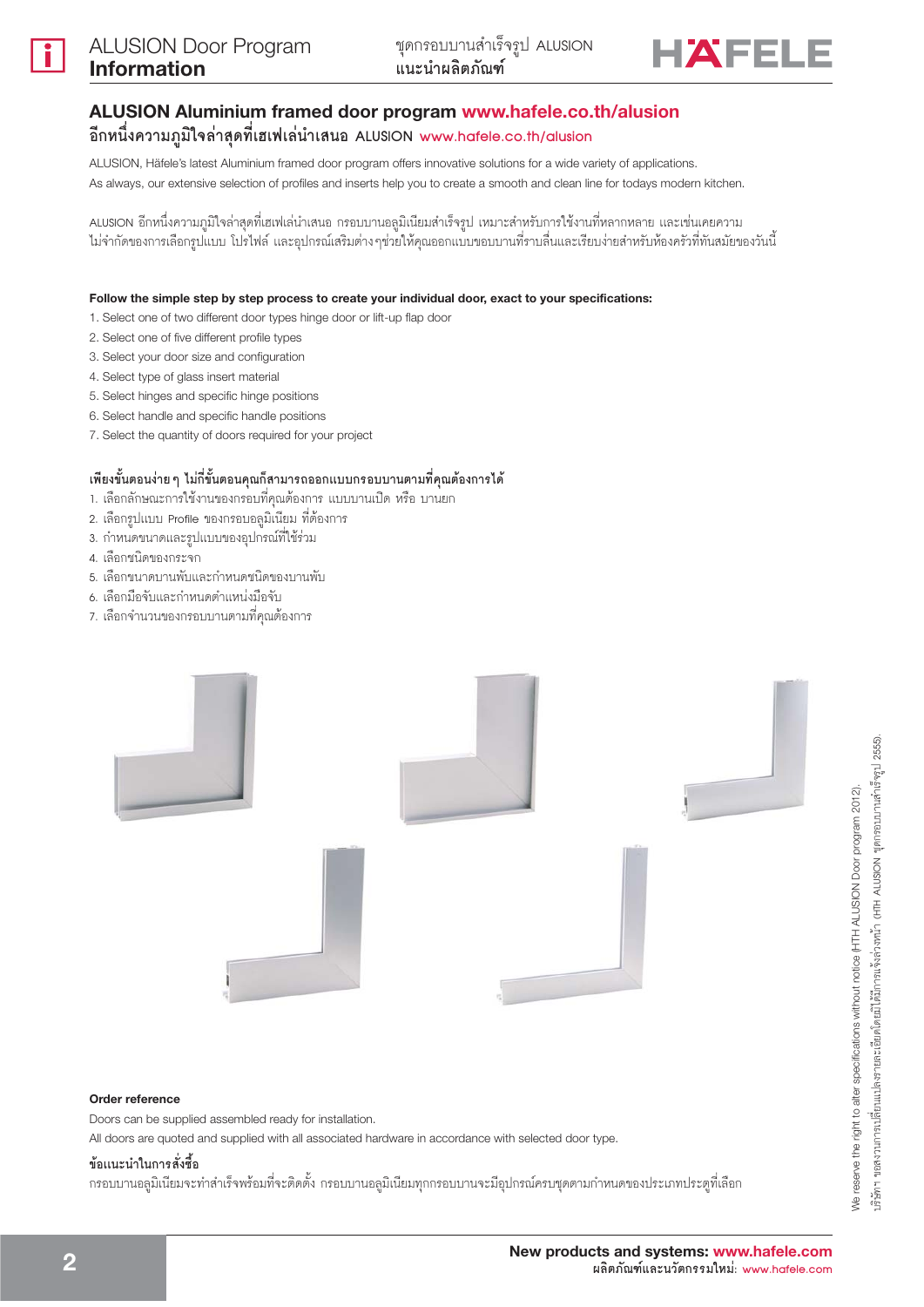

# Made-to-measure products and services

# สินค้าและบริการแบบตามขนาด



The topCo service makes it possible for you to order conveniently ready-made components for immediate installation in furniture and equipment – even front the quantity of one. Made-to-measure aluminium frame doors, for example.

การบริการจาก **topCo** ทำให้คุณสะดวกสะบายในการสั่งซื้ออุปกรณ์สำเร็จรูป พร้อมติดตั้งเข้ากับเฟอร์นิเจอร์ได้ทันที และใช้อุปกรณ์ที่รวมเป็นขึ้นเดียว ตัวอย่างเช่น กรอบเฟรมหน้าบานอลูมิเนียมแบบตามขนาด

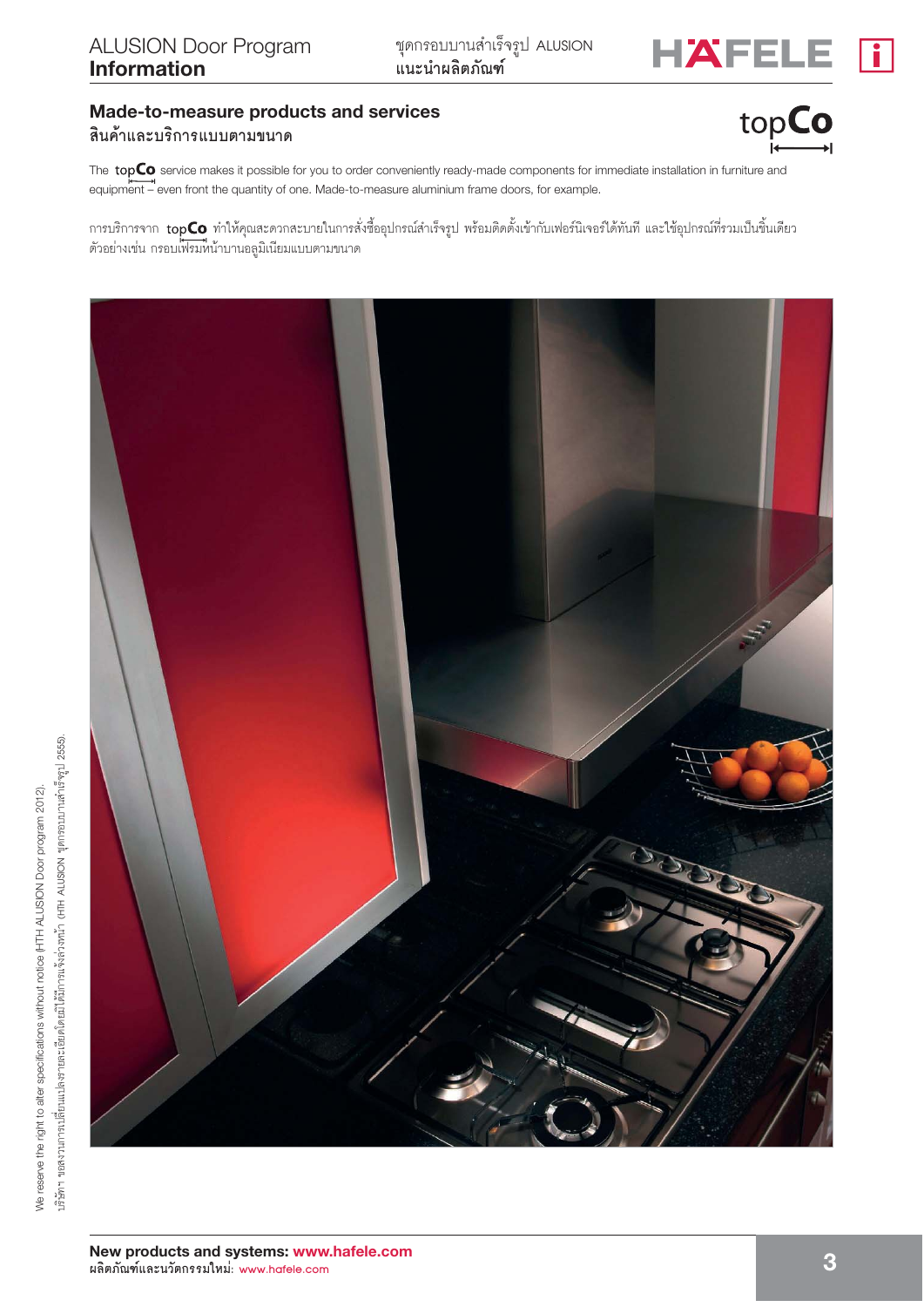

# **Aluminium frame profiles**

 $\boldsymbol{\mathfrak{z}}$ ปแบบของโปรไฟล์อลูมิเนียม **Profile type 1**

**ĥơ§q·Ê**





| 5.000       | 563.85.906 |
|-------------|------------|
| 4.000       | 563.85.904 |
| ความยาว มม. | รหัสสินค้า |
| Length mm   | Cat. No.   |

Packing: 1 pc.<br>ขนาดบรรจุ: 1 ขึ้น

# **Profile type 2 ĥơ§q·Ê**





| Length mm                           | Cat. No.   |
|-------------------------------------|------------|
| ความยาว มม.                         | รหัสสินค้า |
| 4,000                               | 563.85.914 |
| 5,000                               | 563.85.916 |
| Packing: 1 pc.<br>ขนาดบรรจุ: 1 ขึ้น |            |
|                                     |            |

**Profile type 3 ĥơ§q·Ê**



| Length mm        | Cat. No.      |
|------------------|---------------|
| ความยาว มม.      | ี่ รหัสสินค้า |
| $^{\circ}$ 2,500 | 563.27.901    |
|                  |               |

Packing: 1 pc.<br>ขนาดบรรจุ: 1 ขึ้น

# **Profile type 4 ĥơ§q·Ê**





### Length mm ความยาว มม. Cat. No. รหัสสินค้า 2,500 563.26.902

Packing: 1 pc.<br>ขนาดบรรจุ: 1 ขึ้น

# **Profile type 5** โปรไฟล์แบบที่ 5





| Length mm     | Cat. No.   |
|---------------|------------|
| - ความยาว มม. | รหัสสินค้า |
| 2,500         | 563.25.902 |
| Packing: 1 no |            |

Packing: 1 pc.<br>ขนาดบรรจุ: 1 ขึ้น

# **Note**

All profile types may be used with hinged doors or lift-up flap doors.

**หมายเหตุ**<br>ทุกรูปแบบของโปรไฟล์อลูมิเนียมสามารถติดตั้งได้ทั้งแบบบานเปิดและบานยก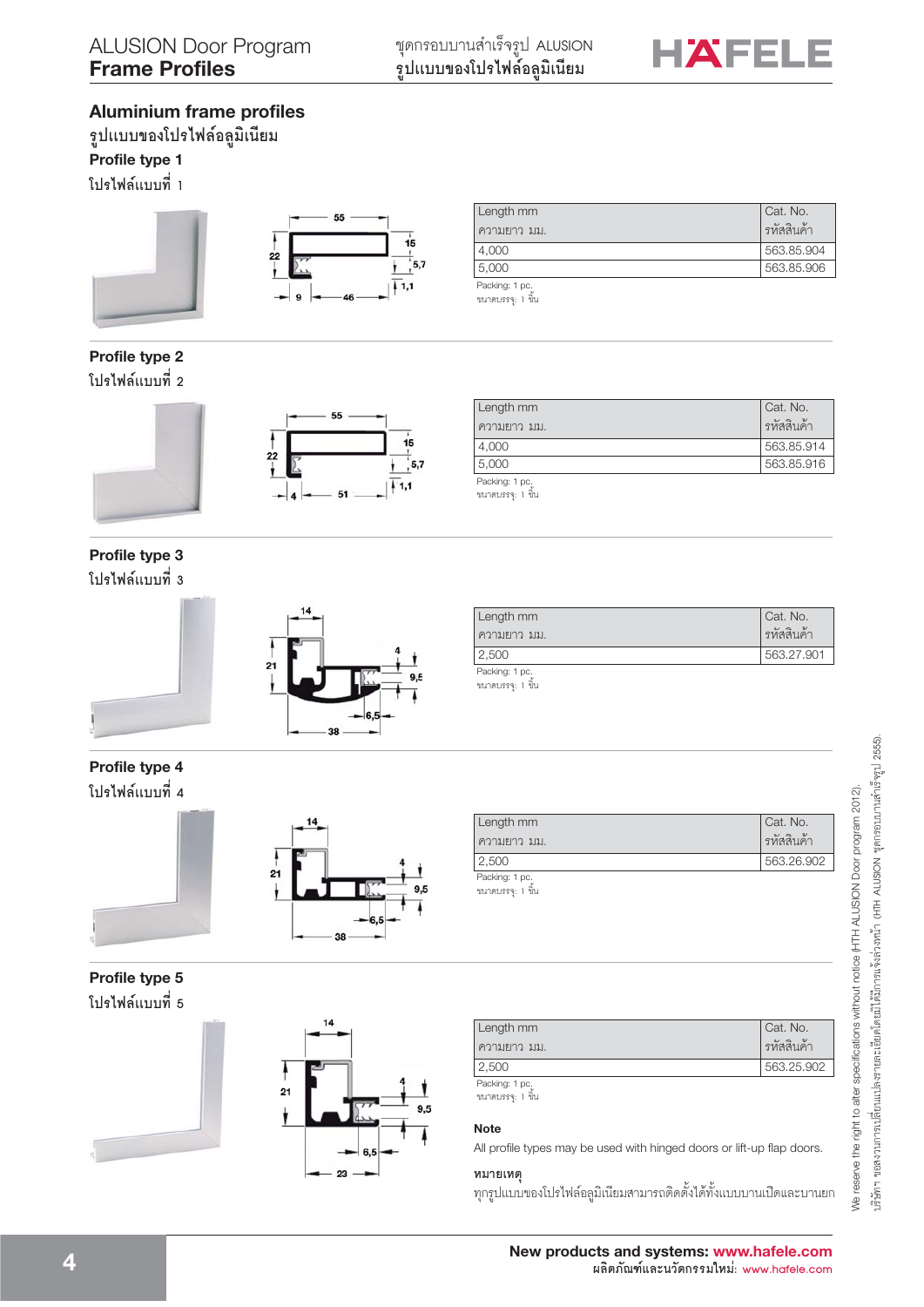

# **Glass**

### กระจก

- · Profile type 1, 2: Glass thickness 5 mm
- · Profile type 3, 4, 5: Glass thickness 4 mm
- โปรไฟล์แบบที่ 1, 2: กระจก หนา 5 มม.
- โปรไฟล์แบบที่ 3, 4, 5: กระจก หนา 4 มม.



Sandblasted glass\* กระจกพ่นทราย\*

Clear glass\*

กระจกใส\*



Frosted glass กระจกผ้า





Striped glass\* กระจกพ่นทรายลายแถบเว้นใส\*



Chess glass\* ิกระจกพ่นทรายลายหมากรก\*



Mirror กระจกเงา



\* สามารถสั่งผลิตเป็นกระจกนิรภัยได้

Painted glass black\* กระจกพ่นสีดำ\*

Painted glass white\* กระจกพ่นสีขาว\*

\* On request also available as safety glass (tempered)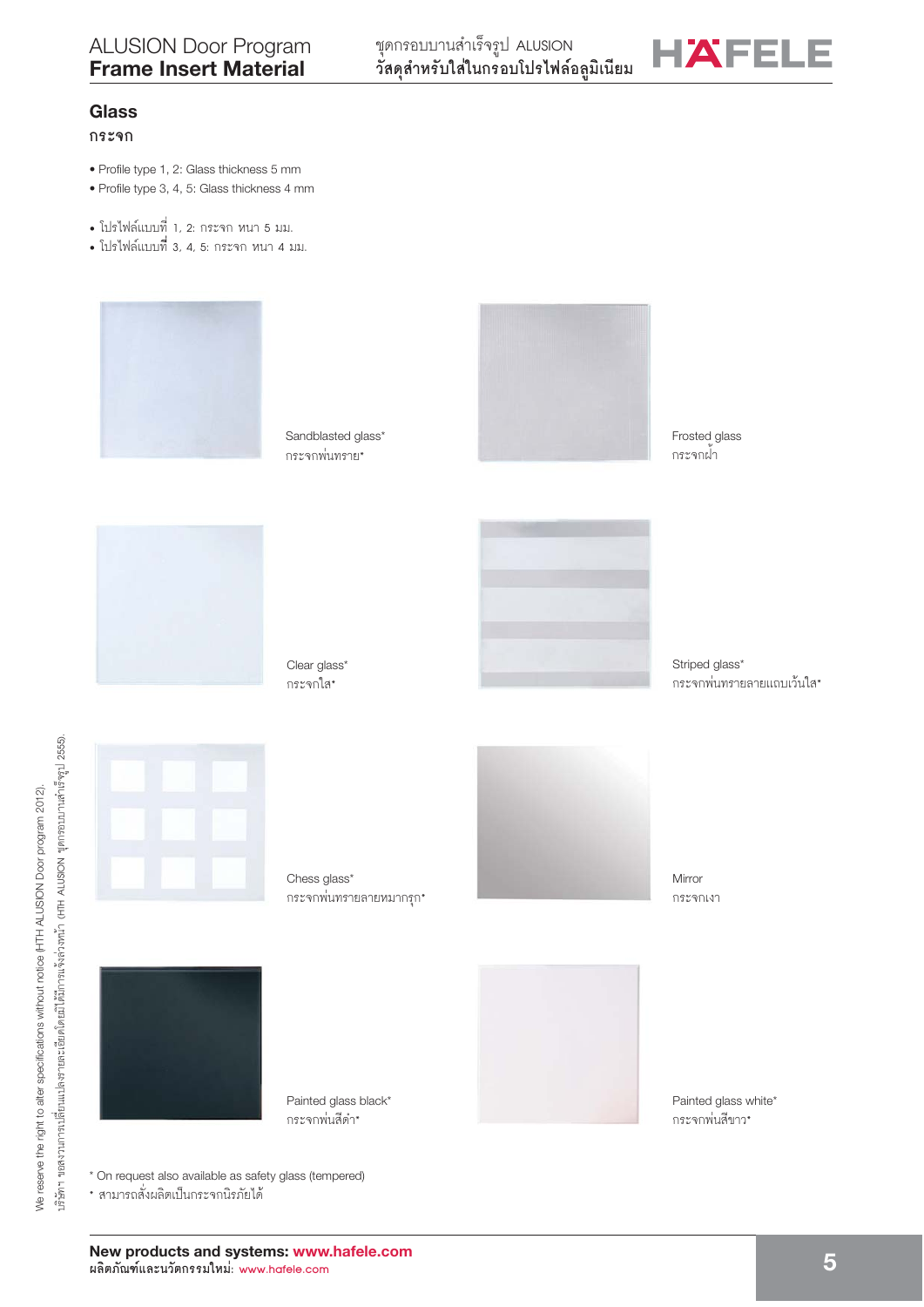

# **Hinged door**

บานเปิด



 $11111$ ||119191

# Profile types 1, 2 โปรไฟล์แบบที่ 1. 2

Metallamat A hinges with mounting plate  $D = 6$  mm opening angel 110° โปรไฟล์แบบที่ 1, 2 บานพับ Metallamat A พร้อมฐานสูง D = 6 มม. มุมเปิด 110 องศา



# Profile types 3, 4, 5 โปรไฟล์แบบที่ 3, 4, 5

Metallamat A hinges with mounting plate  $D = 6$  mm opening angel 110° โปรไฟล์แบบที่ 1, 2 บานพับ Metallamat A พร้อมฐานสูง D = 6 มม. มุมเปิด 110 องศา





Optional: Door damping system for mounting in drilled hole ้อุปกรณ์เสริม: อุปกรณ์ปิดนุ่มนวล แบบตอกติดที่สัน

- An appropriate quantity of hinges will be included in accordance with the door height
- Select the hinges position
- Please order handles seperately
- Select the handles position for the glass drilling
- จำนวนของบานพับขึ้นอยู่กับขนาดของหน้าบาน
- กรุณาระบุตำแหน่งบานพับ
- กรุณาสั่งมือจับแยกต่างหาก
- กรุณาระบุตำแหน่งของมือจับ เพื่อเจาะกระจก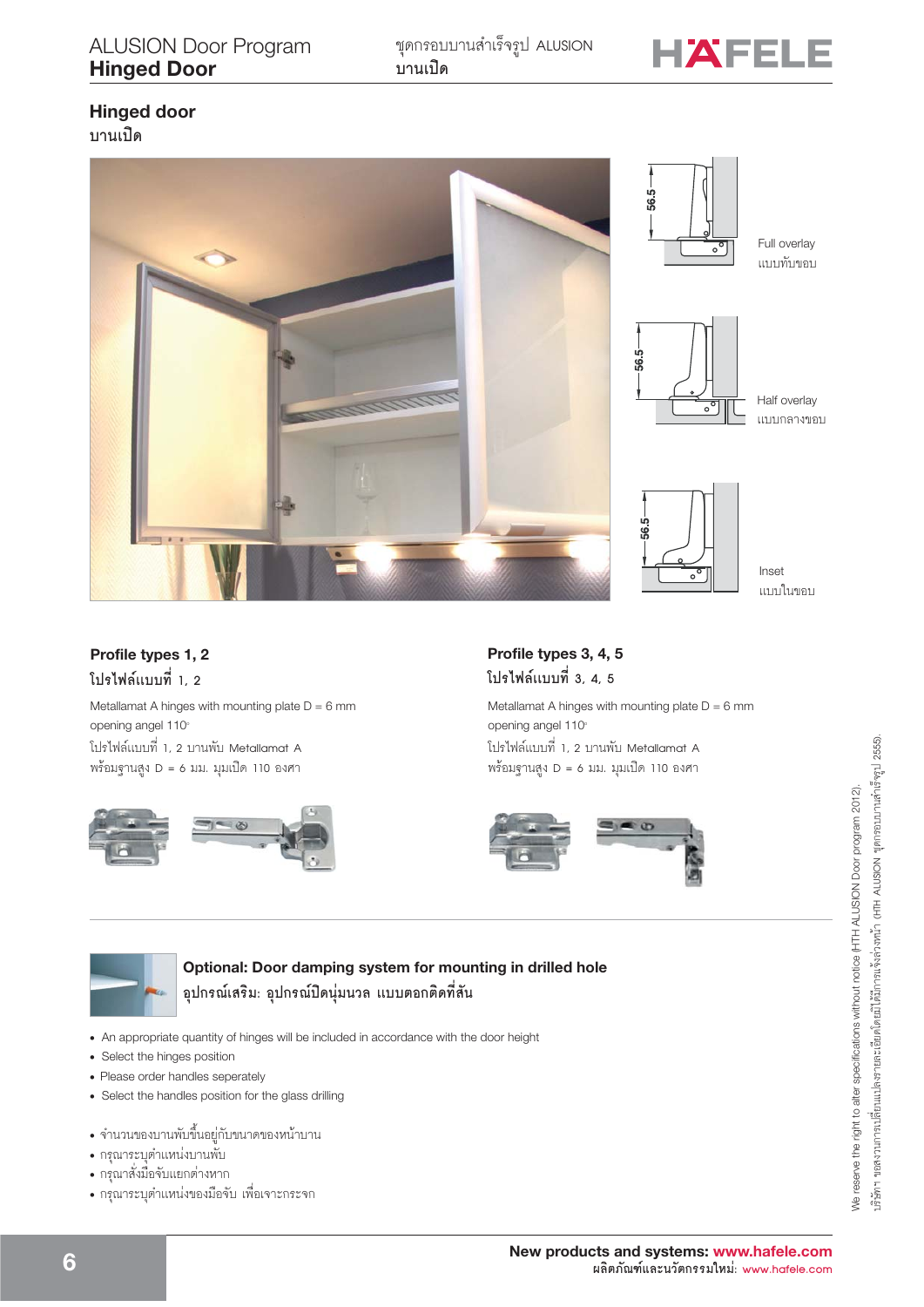

# **Suitable profiles for hinged door**

 $\frac{1}{3}$ ปแบบโปรไฟล์สำหรับบานเปิด

# **Profile type 1**

**ĥơ§q·Ê**





| Length mm   | Cat. No.   |
|-------------|------------|
| ความยาว มม. | รหัสสินค้า |
| 4.000       | 563.85.904 |
| 5,000       | 563.85.906 |

Packing: 1 pc. ขนาดบรรจุ: 1 ขึ้น

# **Profile type 2 ĥơ§q·Ê**





#### Packing: 1 pc Length mm ความยาว มม. Cat. No. รหัสสินค้า 4,000 563.85.914 5,000 563.85.916

ขนาดบรรจุ: 1 ขึ้น

# **Profile type 3 ĥơ§q·Ê**



| Length mm    | Cat. No.     |
|--------------|--------------|
| เความยาว มม. | ่ รหัสสินค้า |
| 2,500        | 563.27.901   |
| Dooking 1 no |              |

king: 1 p ขนาดบรรจุ: 1 ขึ้น

Packing: 1 pc.<br>ขนาดบรรจุ: 1 ขึ้น

Length mm ความยาว มม.

# **Profile type 4 ĥơ§q·Ê**





# **Profile type 5 ĥơ§q·Ê**



| Length mm     | Cat. No.    |
|---------------|-------------|
| ์ ความยาว มม. | ิรหัสสินค้า |
| 12,500        | 563.25.902  |
|               |             |

2,500 563.26.902

Packing: 1 pc. ขนาดบรรจุ: 1 ขึ้น

### **Note**

All profile types may be used with hinged doors or lift-up flap doors.

**หมายเหตุ**<br>ทุกรูปแบบของโปรไฟล์อลูมิเนียมสามารถติดตั้งได้ทั้งแบบบานเปิดและบานยก

Cat. No. รหัสสินค้า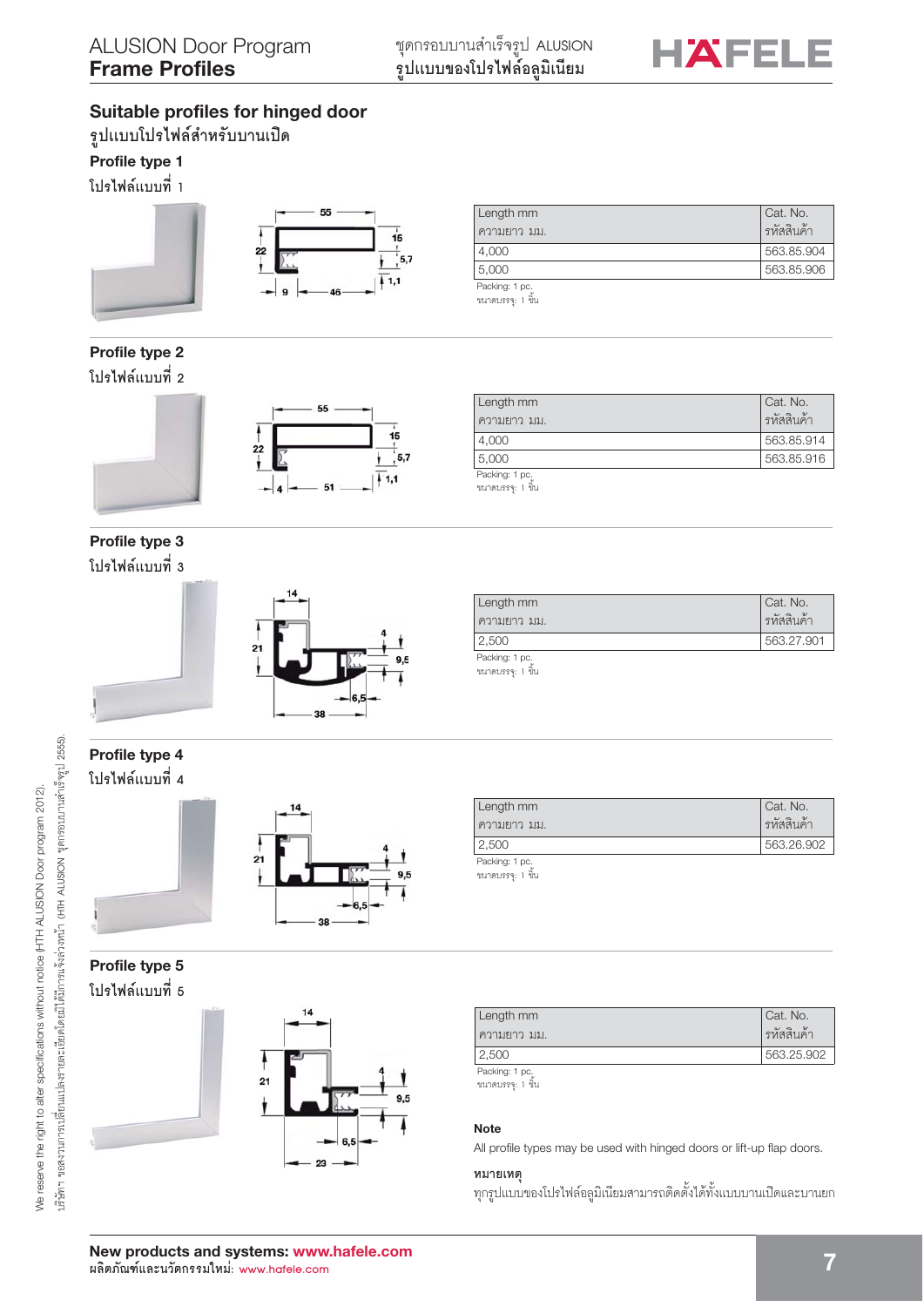

# METALLAMAT A Concealed hinge, opening angle 110°

Drilling dimension for cup fixing

บานพับ METALLAMAT A มุมเปิด 110 องศา



#### Cup dimension ขนาดถ้วยบานพับ



# **Full overlay mounting**

ดิดตั้งแบบทับขอบ



# **Half overlay mounting**

ติดตั้งแบบกลางขอบ



# **Inset mounting**



| • Material: Steel cup and hinge arm |  |  |  |
|-------------------------------------|--|--|--|

- · Finish: Nickel plated
- · For door thickness: 16-22 mm
- · Fixing door to carcase: Slide-on system
- Adjusting facility: 3-dimensional (with appropriate mounting plate)
- · Version: With automatic closing spring
- วัสดุ: ถ้วยบานพับและแขนบานพับเป็นเหล็ก
- สี: สี่นิกเกิ้ล
- สำหรับประตูหนา: 16-22 มม
- ติดตั้งหน้าบานเข้ากับตู้: ระบบสไลด์
- การปรับ: ปรับแบบ 3 ทิศทาง (พร้อมฐานรองบานพับที่เหมาะสม)
- รูปแบบ: ปิดอัตโนมัติด้วยสปริง

| 13                                                 | 14                                  | 15 | 16             | 17             | 18             | 19             | 20   | 21             | 22 | 23                         |                |
|----------------------------------------------------|-------------------------------------|----|----------------|----------------|----------------|----------------|------|----------------|----|----------------------------|----------------|
|                                                    |                                     |    |                |                |                | 3              | 4    | 5              | 6  | $\overline{7}$             | $\overline{2}$ |
|                                                    |                                     |    |                | 3              | 4              | 5              | 6    | $\overline{7}$ |    |                            | $\overline{4}$ |
|                                                    |                                     | 3  | $\overline{4}$ | 5              | 6              | $\overline{7}$ |      |                |    |                            | 6              |
| 3                                                  | 4                                   | 5  | 6              | $\overline{7}$ |                |                |      |                |    |                            | 8              |
| Distance to cup E mm<br>Mounting plate distance mm |                                     |    |                |                |                |                |      |                |    |                            |                |
|                                                    | ระยะถ้วยบานพับถึงขอบประตู E มม.     |    |                |                |                |                |      |                |    | ขนาดฐานรองบานพับ มม.       |                |
|                                                    | <b>Fixing version</b>               |    |                |                |                |                |      |                |    | Cat. No.                   |                |
|                                                    | ติดตั้งแบบ                          |    |                |                |                |                |      |                |    | รหัสสินค้า                 |                |
|                                                    | Screw fixing                        |    |                |                |                |                |      |                |    | 316.30.500                 |                |
|                                                    | ติดตั้งด้วยสกรู                     |    |                |                |                |                |      |                |    |                            |                |
|                                                    | Packing: 1 pc.<br>ขนาดบรรจุ: 1 ขึ้น |    |                |                |                |                |      |                |    |                            |                |
| $\overline{4}$                                     | 5                                   | 6  | $\overline{7}$ | 8              | 9              | 10             | 11   | 12             | 13 | 14                         |                |
|                                                    |                                     |    |                |                |                | 3              | 4    | 5              | 6  | $\overline{7}$             | $\overline{2}$ |
|                                                    |                                     |    |                | 3              | $\overline{4}$ | 5              | 6    | $\overline{7}$ |    |                            | $\overline{4}$ |
|                                                    |                                     | 3  | 4              | 5              | 6              | 7              |      |                |    |                            | 6              |
| 3                                                  | $\overline{4}$                      | 5  | 6              | $\overline{7}$ |                |                |      |                |    |                            | 8              |
|                                                    | Distance to cup E mm                |    |                |                |                |                |      |                |    | Mounting plate distance mm |                |
|                                                    | ระยะถ้วยบานพับถึงขอบประตู E มม.     |    |                |                |                |                |      |                |    | ขนาดฐานรองบานพับ มม.       |                |
|                                                    | Fixing version                      |    |                |                |                |                |      |                |    | Cat. No.                   |                |
|                                                    | ติดตั้งแบบ                          |    |                |                |                |                |      |                |    | รหัสสินค้า                 |                |
|                                                    | Screw fixing                        |    |                |                |                |                |      |                |    | 316.30.501                 |                |
|                                                    | ดิดตั้งด้วยสกรู                     |    |                |                |                |                |      |                |    |                            |                |
|                                                    | Packing: 1 pc.<br>ขนาดบรรจุ: 1 ขึ้น |    |                |                |                |                |      |                |    |                            |                |
|                                                    |                                     |    |                |                |                |                | $-4$ | -3             | -2 | -1                         |                |

|                                 |   |   | 3 | 4                          | 6 |
|---------------------------------|---|---|---|----------------------------|---|
|                                 | 3 | 4 | 5 | 6                          | 8 |
|                                 |   |   |   |                            |   |
|                                 |   |   |   |                            |   |
| Distance to cup E mm            |   |   |   | Mounting plate distance mm |   |
| ระยะถ้วยบานพับถึงขอบประตู E มม. |   |   |   | ขนาดฐานรองบานพับ มม.       |   |
| <b>Fixing version</b>           |   |   |   | Cat. No.                   |   |
| ดิดตั้งแบบ                      |   |   |   | รหัสสินค้า                 |   |
| Screw fixing                    |   |   |   | 316.30.502                 |   |
| ดิดตั้งด้วยสกร                  |   |   |   |                            |   |
| Packing: 1 pc.                  |   |   |   |                            |   |
| ขนาดบรรจ: 1 ขึ้น                |   |   |   |                            |   |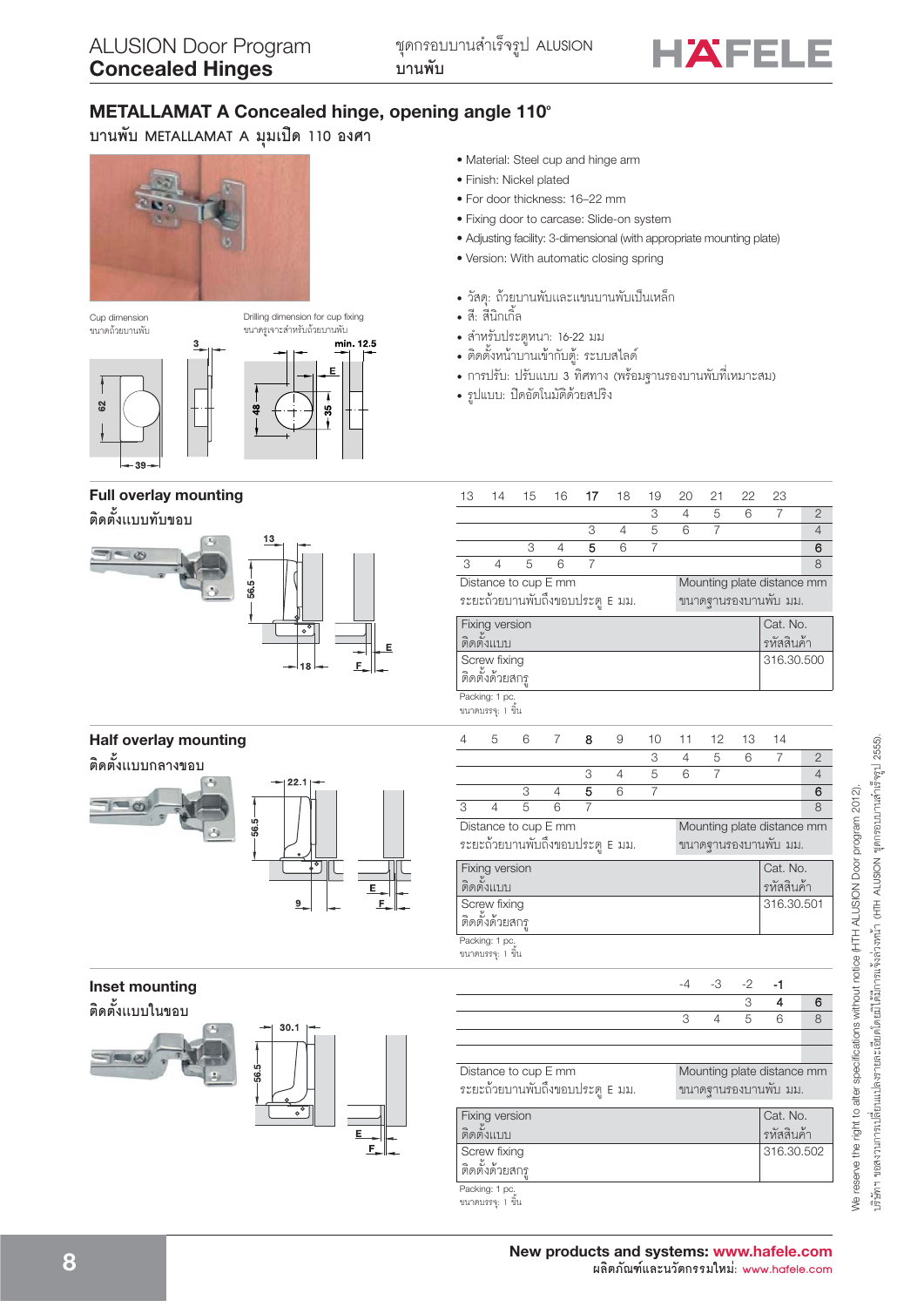

# METALLAMAT A Concealed hinge for aluminium frame door, opening angle 110° บานพับ METALLAMAT A สำหรับกรอบอลูมิเนียมแบบเฟรมแคบ



Groove shape รูปร่างของร่อง

Installation การติดตั้ง





# • Area of application For aluminium frame profile, width 23 mm straight or cambered

- · Material: Zinc alloy sliding shoe, steel hinge arm
- · Finish: Cup nickel plated, hinge arm nickel plated matt
- Adjusting facility: 3-dimensional (with appropriate mounting plate)
- · Version: With automatic closing spring
- รูปแบบการใช้งาน: สำหรับโปรไฟล์ของโครงอลูมิเนียม ความกว้าง 23 มม. แบบตรงหรือแบบโค้ง
- วัสดุ: ปีกซิงค์อัลลอยแบบสไลด์เข้าเฟรมโปรไฟล์ แขนบานพับแบบเหล็ก
- สี: ถั่วยสีนิกเกิ้ล แขนและขารองบานพับสีนิกเกิ้ลด้าน
- การปรับ: ปรับแบบ3ทิศทาง (พร้อมจานรองบานพับที่เหมาะสม)
- รูปแบบ: ปิดอัตโนมัติด้วยสปริง

# **Full overlay mounting** ดิดตั้งแบบทับขอบ



# **Half overlay mounting** ดิดตั้งแบบกลางขอบ



| Fixing version<br>ติดตั้งแบบ | Cat. No.<br>รหัสสินค้า |
|------------------------------|------------------------|
| Clamping<br>ติดตั้งแบบแคลมป  | 563.25.941             |
| Packing: 1 pc.<br>ขนาดบรรจ:  |                        |

Cat. No.

รหัสสินค้า

563,25,940

# **Inset mounting**

ดิดตั้งแบบในขอบ



| Fixing version               | Cat. No.   |
|------------------------------|------------|
| 000311111                    | รหัสสินค้า |
| Clamping<br>์ติดตั้งแบบแคลมป | 563.25.942 |
| Packing: 1 pc.               |            |

ขนาดบรรจุ: 1 ขึ้น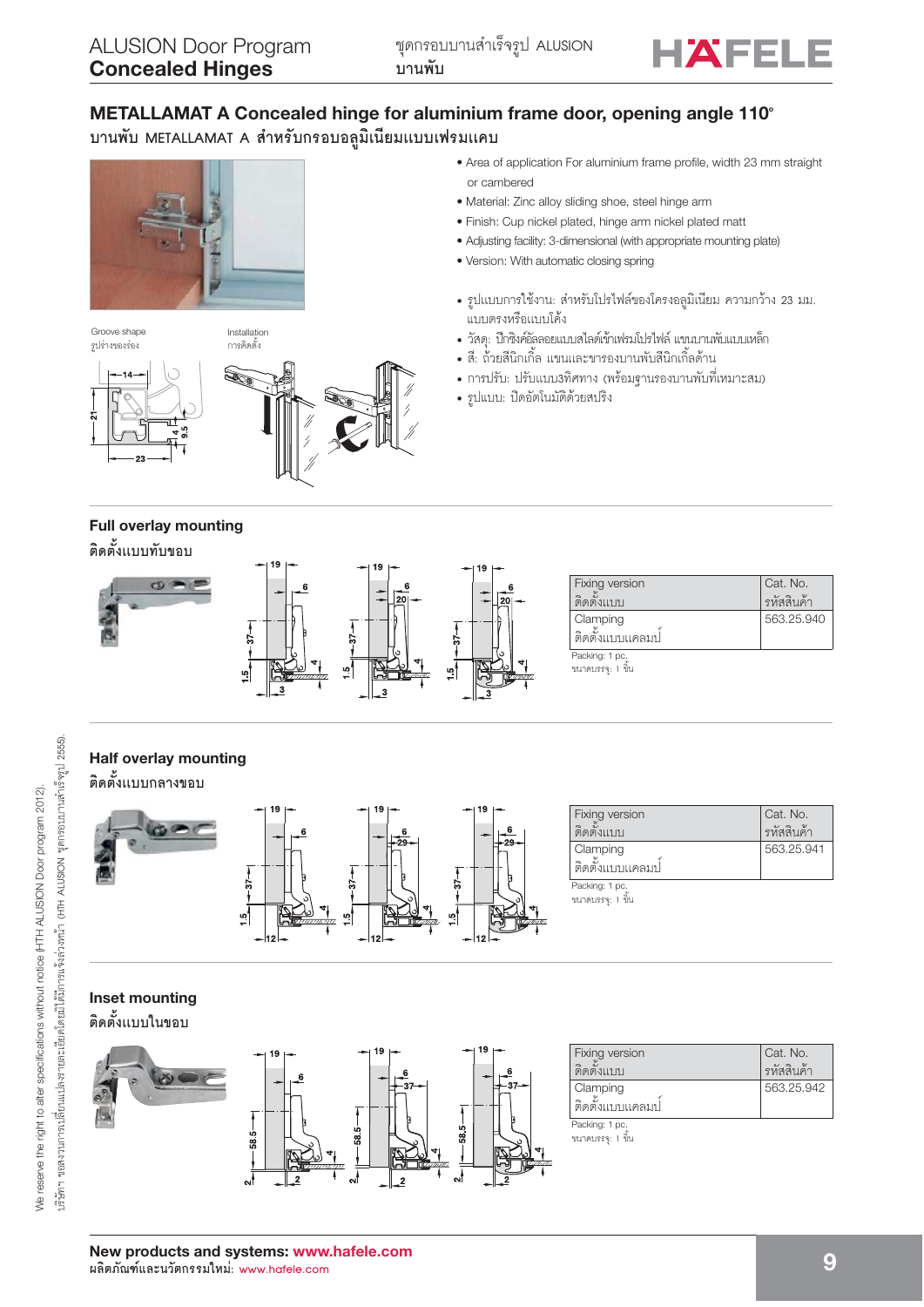

# **METALLAMAT A Cruciform mounting plate**

ที่รองบานพับแบบปีก METALLAMAT A



### Choice of mounting plate

The different distance heights of the mounting plates allow adjustments to be made to the door overlay. The distance is determined by the mounting plate thickness. The starting point for determining the required distance is the desired type of mounting with a defined door overlay. Standard mounting plate  $D = 6$  mm

### ตัวเลือกสำหรับการเลือกใช้รุานรองบานพับ

การเลือกใช้ฐานรองบานพับระยะความสูงที่แตกต่างกันของฐานรอง บานพับจะ สัมพันธ์กับการทับของหน้าบาน โดยระยะความสูงจะถูกกำหนดโดยความสามารถ ในการทับขอบบ<sup>้</sup>านที่ต้องการขึ้นอยู่กับการเลือกใช้ฐานรองบานพับที่มี ความสูงต่างกัน โดยปกติจะใช้มาตราฐาน D=6 มม.

# **METALLAMAT A Cover cap**

ฝาปิด METALLAMAT A



- · Material: Steel
- · Finish: Nickel plated
- · Installation: For screwing in 32 mm series drilled holes, height adjustment via longtudinal slot, for chipboard screws
- วัสดุ: เหล็ก
- สี: สีนิกเกิ้ล
- การติดตั้ง: ติดตั้งโดยใช้ระบบเจาะ 32 มม. ปรับสูงต่ำด้วยการปรับที่รูสล็อต ติดตั้งด้วยสกรูขิพบอร์ด

|  |         |         | 5 6 7 8 9 10 11 12 13 14 |  |           |  |
|--|---------|---------|--------------------------|--|-----------|--|
|  |         |         |                          |  | 3 4 5 6 7 |  |
|  |         |         | 3 4 5 6 7                |  |           |  |
|  |         | 3 4 5 6 |                          |  |           |  |
|  | 4 5 6 7 |         |                          |  |           |  |

Distance to cup E mm ระยะถ้วยบานพับถึงขอบประตู E มม.

Mounting plate distance mm ุขนาดจำนรองบานพับ มม.

| Distance D mm<br>ระยะห่าง D มม. | Cat. No.<br>รหัสสินค้า |
|---------------------------------|------------------------|
|                                 | 316.51.502             |
|                                 | 316.51.504             |
|                                 | 316.51.506             |
|                                 | 316.51.508             |

- · Material: Steel
- · Finish: Nickel plated matt
- วัสด: เหล็ก
- สี: สี่นิกเกิ้ล

| Version            | Cat. No.   |
|--------------------|------------|
| รูปแบบ             | รหัสสินค้า |
| With Häfele logo   | 316.36.510 |
| ่พร้อมโลโก้เฮเฟเล่ |            |
| Packing: 1 pc.     |            |
| ขนาดบรรจ: 1 ขึ้น   |            |

# **SMOVE Door damping system for mounting in drilled hole** อุปกรณ์ดูดซับแรงกระแทก SMOVE สำหรับการติดตั้งแบบเจาะฝัง

### **Installation information**

Insert SMOVE into side panel of furniture opposite the hinge side. Performance is optimized by its central position in the furniture panel.

It is recommended for doors from 450-600 mm width. For door above a height of 1,600 mm or doors with aluminium or wooden frames it may be required to use 2 SMOVES which have to be inserted into top or bottom side panel of the furniture.

- · Material: Plastic
- วัสด: พลาสติก

| Finish        | Cat. No.   |
|---------------|------------|
| $\tilde{2}$   | รหัสสินค้า |
| Grey          | 356.33.509 |
| สีเทา         |            |
| Pecking: 1 no |            |

ขนาดบรรจุ: 1 ขึ้น

### ข้อแนะนำในการติดตั้ง

์ ติดตั้งอุปกรณ์ดูดซับแรงกระแทกที่แผงข้างตู้เฟอร์นิเจอร์ ซึ่งอยู่ตรงข้ามกับผั่งบานพับ อุปกรณ์จะมีประสิทธิภาพสูงสุดหากติดตั้ง ที่บริเวณจุดกึ่งกลางของบานเฟอร์นิเจอร์ ้อุปกรณ์นี้เหมาะสำหรับใช้กับประตูกว้าง 450-600 มม.

้สำหรับประตูที่มีความสูงมากกว่า 1,600 มม. หรือประตูโครงอลูมิเนียม

หรือไม้ อาจต้องใช้อุปกรณ์ดูดซับแรงกระแทก 2 ขึ้น ์ ติดตั้งบริเวณที่แผงข้างตู้ที่ตำแหน่งบนและล่างของตู้เฟอร์นิเจอร์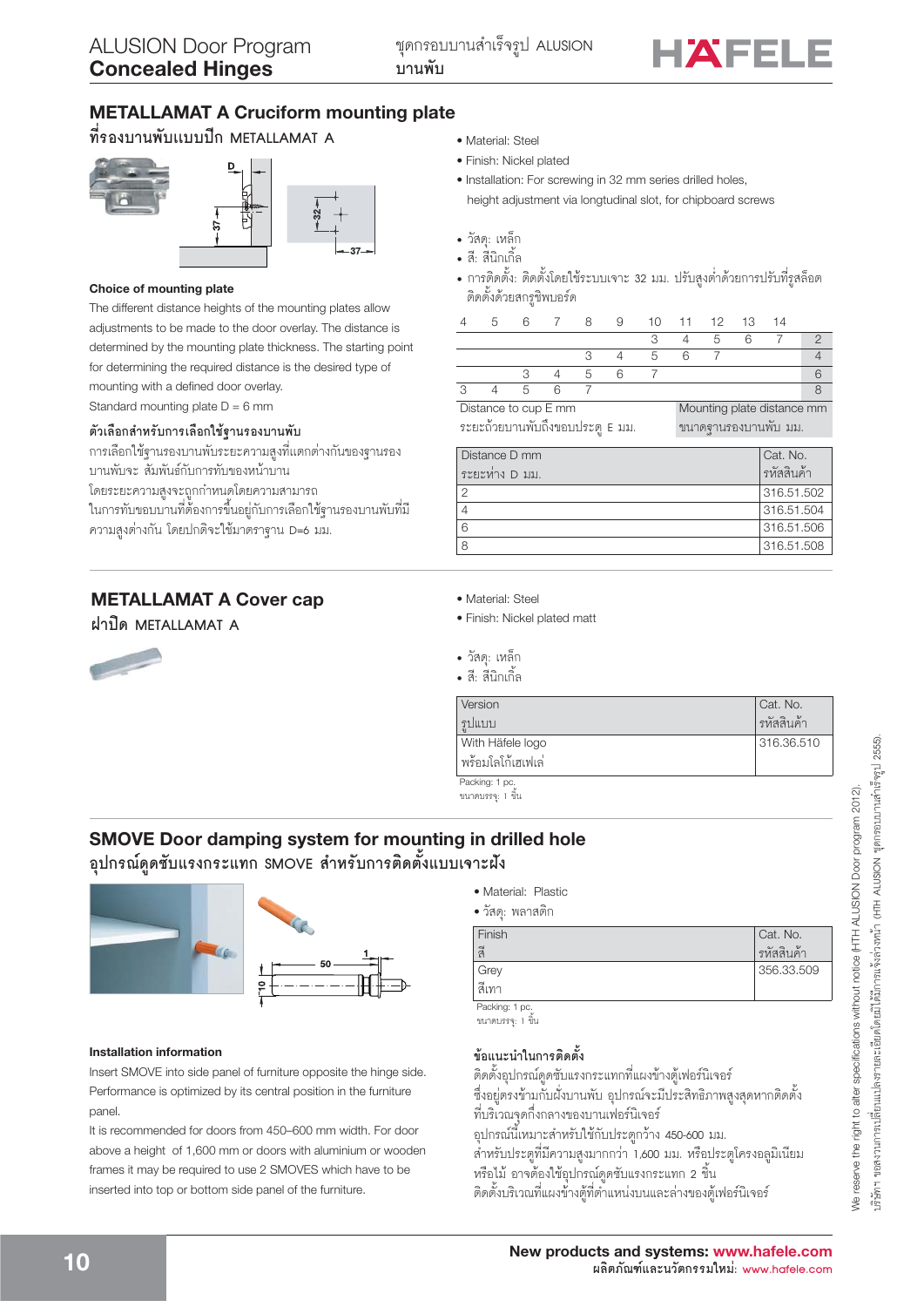# **ALUSION Door Program Lift-Up Flap Door**





### Order reference Please order handles seperately.

Select the handles position for the glass drilling. (Profile type  $1 + 2$ )

ข้อแนะนำในการสั่งซื้อ

กรุณาสั่งมือจับแยกต่างหาก กรุณาระบุตำแหน่งของมือจับ (โปรไฟล์แบบที่ 1 + 2)

# Supplied with the following fittings: จำหน่ายพร้อมอุปกรณ์:

### For all profile types เหมาะกับทกโปรไฟล์

Häfele's special part to support lift-up flap doors.

An appropriate quantity of hinges will be included in accordance with the door width.

ด้วยอุปกรณ์ยกหน้าบานของเฮเฟเล่และจำนวนบานพับ

ที่เหมาะสมกับความกว้างของหน้าบาน





| Force N        | Cat. No.   |
|----------------|------------|
| แรง นิวตัน     | รหัสสินค้า |
| 60             | 373.82.001 |
| 80             | 373,82,002 |
| 100            | 373.82.003 |
| 120            | 373.82.004 |
| 150            | 373,82,005 |
| Packing: 1 pc. |            |

ขนาดบรรจุ: 1 ซึ้น

- Area of application: For wooden flaps and flaps with aluminium frame, also suitable as flap stay
- · Opening angle: 90°
- · Material: Zinc alloy lid, steel mounting bracket
- · Finish: Nickel plated
- Version: With self-closing function
- Mounting: For left and right hand use
- ลักษณะการใช้งาน: สำหรับบานเปิดขึ้นไม้และบานเปิดขึ้นโครงอลูมิเนียม และเหมาะกับการใช้เป็นบานพับข้อศอกสำหรับบานเปิดลงด้วย
- มมเปิด: 90°
- วัสดุ: ขาบานพับซิงค์อัลลอยด์, แป<sup>้</sup>นยึดบานเหล็ก
- สี: สีนิกเกิ้ล
- รูปแบบ: ระบบควบคุมการปิดอัตโนมัติ<br>• ตำแหน่งติดตั้ง: ทั้งซ้ายและขวา
- 

| Edge distance mm<br>ระยะหางจากขอบ มม. | Cat. No.<br>รหัสสินค้า |
|---------------------------------------|------------------------|
|                                       | 373.66.612             |
| Packing: 1 pc.                        |                        |

ขนาดบรรจุ: 1 ขึ้น

# อุปกรณ์เปิดระบบนิวเมติก

**Pneumatic support** 

đ.



หมายเหตุ เหมาะกับทุกโปรไฟล์

# Lid stays with adjustable breaking effect บานเปิดขึ้น พร้อมตัวปรับระดับการเบรค



**Note** 

For profile type  $1 + 2$ 

หมายเหต ้สำหวับโปรไฟล์แบบที่ 1 + 2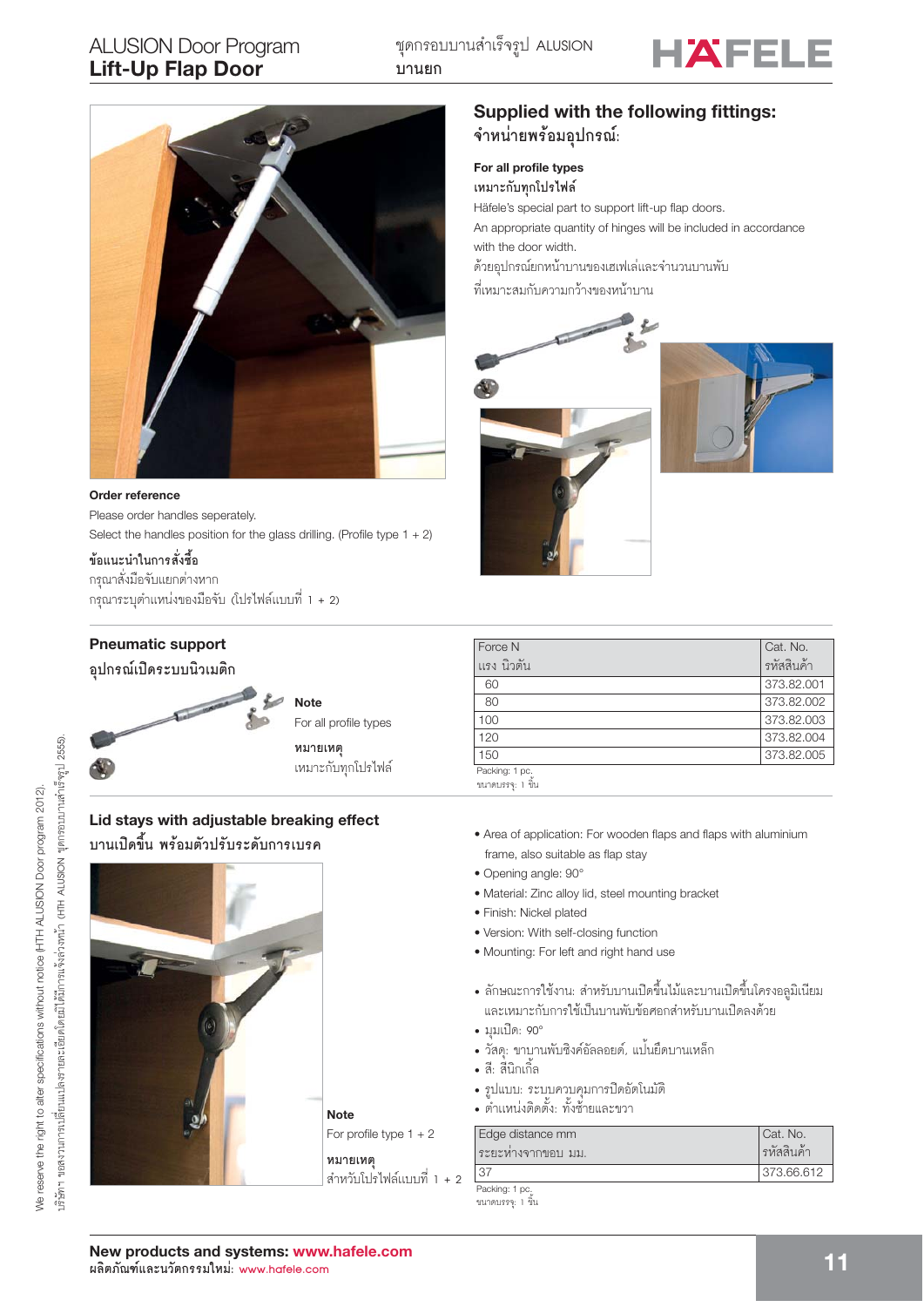

# Adapter for profile type 3, 4, 5

้ตัวเชื่อมสำหรับโปรไฟล์แบบที่ 3. 4. 5



### • Area of application: Fixing mounting plate to aluminium frame

- · Finish: Nickel plated
- · Installation: For clamp fixing with pre-installed screws
- ลักษณะการใช้งาน: ติดตั้งเพลทยึดเข้ากับโครงอลมิเนียม
- สี: สีนิกเกิ้ล
- การติดตั้ง: สำหรับการติดตั้งแบบหนีบด้วยสกรูพร้อมติดตั้ง

| Material          | Cat. No.   |
|-------------------|------------|
| วัสด              | รหัสสินค้า |
| <b>Zinc</b> alloy | 563.25.960 |
| ชิงค์อัลลอยด์     |            |
| Packing: 1 pc.    |            |

ขนาดบรรจุ: 1 ขึ้น

# Free 3677 Complete set, for one-piece flaps made of wood or with aluminium frame ชุดอุปกรณ์ Free 3677 สำหรับบานเปิดบานเดี่ยว สำหรับบานไม้หรือกรอบบานอลูมิเนียม



**Note** For profile type  $1 + 2$ 

หมายเหต ้สำหวับโปรไฟล์แบบที่ 1 + 2

**Adjustment facility** การปรับการใช้งาน





Side adiustment +1/-1.5

 $\frac{1}{2}$ 

Height adjustment +1/-1.5 ปรับสูงต่ำ +1/-1.5





Tilt adjustment ปรับในแนวดิ่ง

Holding power adjustment ปรับน้ำหนักในการเปิด

## Sample measurement table for max. flap weight ิตารางหน่วยวัดตัวอย่าง สำหรับน้ำหนักสูงสุดของบาน

| Model                          | A                                     | B           | C                          | D            | Е            | F             |
|--------------------------------|---------------------------------------|-------------|----------------------------|--------------|--------------|---------------|
| ร์น                            |                                       |             |                            |              |              |               |
| Flap height<br>mm<br>ความสงบาน | Flap weight<br>kg<br><u>นำหนักบาน</u> |             |                            |              |              |               |
| มม.                            | กก.                                   |             |                            |              |              |               |
| $0 - 250$                      | $2.4 - 4.0$                           |             | $4.6 - 8.2$   $7.0 - 12.0$ | $9.4 - 16.4$ |              |               |
| $251 - 400$                    | $1.5 - 2.5$                           | $3.0 - 5.0$ | $4.4 - 7.6$                | $5.9 - 10.2$ | $8.7 - 14.1$ |               |
| 401-500                        |                                       | $2.3 - 4.1$ | $3.5 - 6.1$                | $4.7 - 8.2$  | $7.0 - 11.3$ | $10.4 - 14.4$ |
| $501 - 600$                    |                                       |             |                            | $3.9 - 6.8$  | $5.8 - 9.4$  | $8.6 - 12.0$  |
| 601-700                        |                                       |             |                            | $3.3 - 5.8$  | $5.0 - 8.1$  | $7.4 - 10.2$  |

- Area of application: For wooden flaps and flaps with aluminium frame
- · Opening angle: 90° or 100°
- · Material: Steel fitting, plastic cover cap
- · Finish: Fitting nickel plated, cover cap grey, RAL 9006
- · Installation: Fitting for screw fixing, flap without tools (clip system) onto pre-mounted mounting bracket
- · Features: Hinges not required, flap locks in any position, with soft close function
- ลักษณะการใช้งาน: สำหรับบานไม้หรือบานอลูมิเนียม
- มมเปิด: 90° หรือ 100°
- วัสด: อปกรณ์เหล็ก, ฝาปิดพลาสติก
- สี: อุปกรณ์สีนิกเกิ้ล
- ฝาปิด: สีเทา RAL 9006
- การติดตั้ง: อุปกรณ์ติดตั้งด้วยสกรูหน้าบานไม่ต้องใช้เครื่องมือ (ระบบคลิปหนีบ) ติดตั้งแบบอิสระกับแป<sup>้</sup>นยึดบาน ไม่ต้องใช้บานพับ
- คณสมบัติ: ไม่จำเป็นต้องใช้บานพับล็อค

้ต่ำแหน่งหน้าบานได้ทุกจุด พร้อมระบบปิดแบบนุ่มนวล

| Model | Opening angle 90° | Opening angle 100° |
|-------|-------------------|--------------------|
| ร่น   | มมเปิด 90 องศา    | มมเปิด 100 องศา    |
| A     | 372.91.521        | 372.91.511         |
| B     | 372.91.522        | 372.91.512         |
| C.    | 372.91.523        | 372.91.513         |
| D     | 372.91.524        | 372.91.514         |
| F.    | 372.91.525        | 372.91.515         |
|       | 372.91.526        | 372.91.516         |

Packing: 1 pc.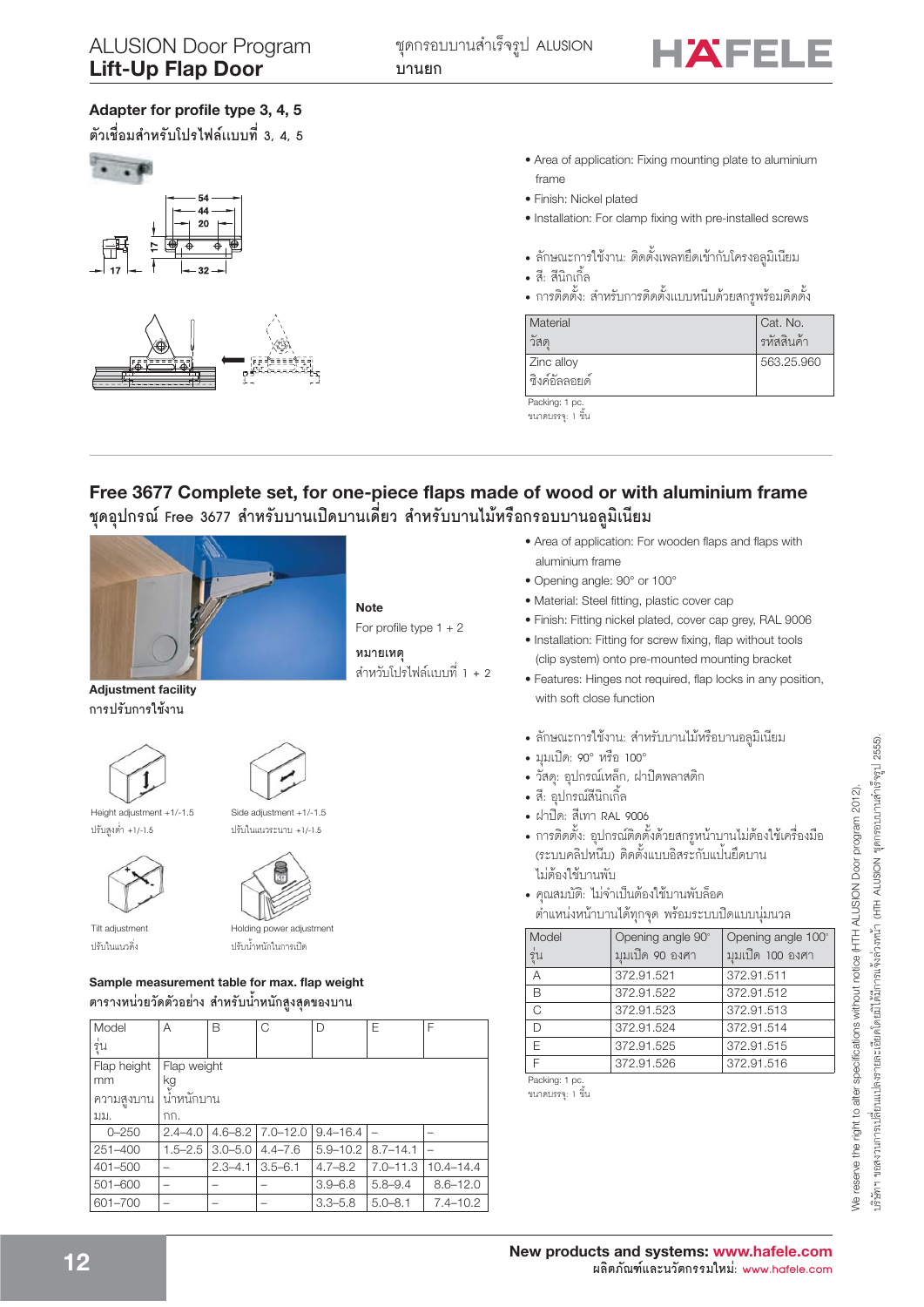# Aluminium door order



| Fax: 02-741 7272                                                                                                   |                                                                                                                                                                                                                                                                                                                        | Please use one order form per door type                                                                                                                                                                                                                                                                                                                                                         |                                  |                                        |
|--------------------------------------------------------------------------------------------------------------------|------------------------------------------------------------------------------------------------------------------------------------------------------------------------------------------------------------------------------------------------------------------------------------------------------------------------|-------------------------------------------------------------------------------------------------------------------------------------------------------------------------------------------------------------------------------------------------------------------------------------------------------------------------------------------------------------------------------------------------|----------------------------------|----------------------------------------|
| E-Mail: info@hafele.co.th                                                                                          |                                                                                                                                                                                                                                                                                                                        | กรุณาใช้แบบฟอร์มต่อประเภทของหน้าบาน                                                                                                                                                                                                                                                                                                                                                             |                                  |                                        |
| Name/Company:<br>ขื่อ/บริษัท:<br>Address:<br>ที่อยู่:                                                              |                                                                                                                                                                                                                                                                                                                        | Please deliver to:<br>สถานที่จัดส่ง:                                                                                                                                                                                                                                                                                                                                                            |                                  |                                        |
| Contact:<br>บุคคลที่ติดต่อ:<br>Phone:<br>โทรศัทพ์:                                                                 | Fax:<br>แฟกซ์:                                                                                                                                                                                                                                                                                                         | Häfele use only!<br>Checked by:                                                                                                                                                                                                                                                                                                                                                                 | สำหรับพนักงานเฮเฟเล่<br>Date:    | Häfele P/O No.:                        |
| Customer No.:<br>หมายเลขลูกค้า:                                                                                    | Order reference:<br>เลขที่ออเดอร์อ้างอิง:                                                                                                                                                                                                                                                                              | Processed by:                                                                                                                                                                                                                                                                                                                                                                                   | Date:                            | Häfele Ref No.:                        |
| Door type<br>รูปแบบหน้าบาน                                                                                         | 1. Hinged door<br>บานเปิด<br>Right hand<br>Left hand<br>บานซ้าย<br>บานขวา                                                                                                                                                                                                                                              |                                                                                                                                                                                                                                                                                                                                                                                                 |                                  | 2. Lift-up flap door<br>บานยก          |
| Profile type<br>รูปแบบโปรไฟล์                                                                                      | 1. Profile type 1<br>โปรไฟล์แบบที่ 1                                                                                                                                                                                                                                                                                   |                                                                                                                                                                                                                                                                                                                                                                                                 |                                  | 2. Profile type 2<br>โปรไฟล์แบบที่ 2   |
| <b>Hinge mounting</b><br>บานพับ<br>1.Full overlay<br>แบบทับขอบ                                                     | 2. Half overlay<br>3. Inset<br>แบบในขอบ <sup>ซู</sup> ่<br>แบบกลางขอบ<br>$\circ^{\circ}$                                                                                                                                                                                                                               |                                                                                                                                                                                                                                                                                                                                                                                                 | 4.No/Other hinge<br>ไม่เอาบานพับ | Damping<br>device<br>ระบบปิดแบบนุ่มนวล |
| Special parts for lift-up flap door<br>อปกรณ์ยกบานพับ<br>1. Pneumatic support<br>อุปกรณ์เปิดระบบนิวเมติก           | 3.Free 3677*<br>2.Duo set<br>อุปกรณ์บานยก<br>อุปกรณ์บานยก                                                                                                                                                                                                                                                              | Handle Cat. No.<br>มือจับ<br>$\Box$ No handle drilling<br>ไม่เอามือจับ                                                                                                                                                                                                                                                                                                                          |                                  |                                        |
| Select handle and hinge drilling<br>ข้อมูลตำแหน่งมือจับและบานพับ<br>E2]<br>E1<br>D2<br>D <sub>1</sub><br>$CT$ $C2$ | $A = \_ cm$<br>$B = \_ cm$<br>$C1 = \_ cm$<br>$C2 = \nemph{cm}$<br>$D1 = \underline{\hspace{2cm}}$ cm<br>$D2 = \underline{\hspace{2cm}}$ cm<br>$E1 = \underline{\hspace{1cm}}$ cm<br>$E2 = \underline{\hspace{2cm}}$ cm<br>Please note:<br>$A/B = min. 11 cm$<br>E1<br>C1 and $D1 = min. 8 cm$<br>Glass drilling= 6 mm | Glass types/ประเภทของกระจก<br>1.Sandblasted glass/กระจกพ่นทราย<br>2. Frosted glass/กระจกฝา _<br>3. Clear glass/กระจกใส<br>4.Striped glass/กระจกพ่นทรายลายแถบเว้นใส<br>5.Chess glass/กระจกพ่นทรายลายหมากรุก<br>6.Mirror/กระจกเงา<br>7. Painted glass black/กระจกพ่นสีดำ<br>8.Painted glass white/กระจกพ่นสีขาว<br>** Tempered glass/กระจกนิรภัยเท็มเปอร์<br>Special instructions/ข้อมูลเพิ่มเติม |                                  |                                        |
| Door size/ขนาดประตู<br>Quantity/จำนวน<br>* No hinge needed ** Add. charge<br>* ไม่ใช้บานพับ                        | Width/กว้าง<br>Height/สูง<br>LH<br>RH<br>_cm x<br>$\overline{\phantom{a}}$ cm<br>cm x<br>$\sim$ cm<br>cm x<br>$\sim$ cm<br>** เพิ่มค่าบริการ                                                                                                                                                                           |                                                                                                                                                                                                                                                                                                                                                                                                 |                                  |                                        |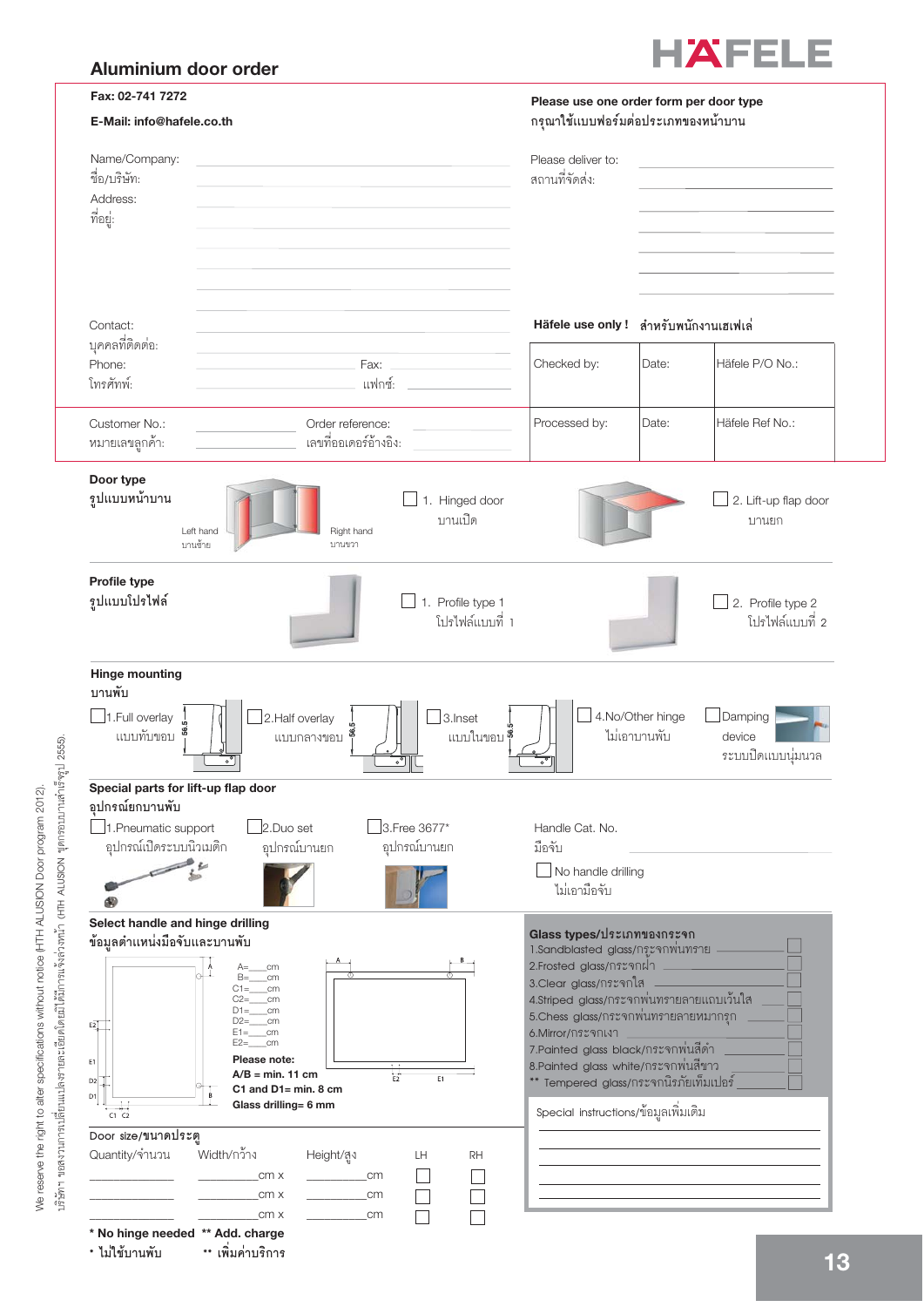# Aluminium door order



| Fax: 02-741 7272                                                 |                                                                                                                                                                                                                                                        | Please use one order form per door type                                                                                                                                                                                                                                                      |                                  |                                        |                                                                                                                                                                      |
|------------------------------------------------------------------|--------------------------------------------------------------------------------------------------------------------------------------------------------------------------------------------------------------------------------------------------------|----------------------------------------------------------------------------------------------------------------------------------------------------------------------------------------------------------------------------------------------------------------------------------------------|----------------------------------|----------------------------------------|----------------------------------------------------------------------------------------------------------------------------------------------------------------------|
| E-Mail: info@hafele.co.th                                        |                                                                                                                                                                                                                                                        | กรุณาใช้แบบฟอร์มต่อประเภทของหน้าบาน                                                                                                                                                                                                                                                          |                                  |                                        |                                                                                                                                                                      |
| Name/Company:<br>ชื่อ/บริษัท:                                    |                                                                                                                                                                                                                                                        | Please deliver to:<br>สถานที่จัดส่ง:                                                                                                                                                                                                                                                         |                                  |                                        |                                                                                                                                                                      |
| Address:<br>ที่อยู่:                                             |                                                                                                                                                                                                                                                        |                                                                                                                                                                                                                                                                                              |                                  |                                        |                                                                                                                                                                      |
|                                                                  |                                                                                                                                                                                                                                                        |                                                                                                                                                                                                                                                                                              |                                  |                                        |                                                                                                                                                                      |
| Contact:<br>บุคคลที่ติดต่อ:                                      |                                                                                                                                                                                                                                                        | Häfele use only ! สำหรับพนักงานเฮเฟเล่                                                                                                                                                                                                                                                       |                                  |                                        |                                                                                                                                                                      |
| Phone:<br>โทรศัทพ์:                                              | Fax:<br>แฟกซ์:                                                                                                                                                                                                                                         | Checked by:                                                                                                                                                                                                                                                                                  | Date:                            | Häfele P/O No.:                        |                                                                                                                                                                      |
| Customer No.:<br>หมายเลขลูกค้า:                                  | Order reference:<br>เลขที่ออเดอร์อ้างอิง:                                                                                                                                                                                                              | Processed by:                                                                                                                                                                                                                                                                                | Date:                            | Häfele Ref No.:                        |                                                                                                                                                                      |
| Door type<br>รูปแบบหน้าบาน<br>บานซ้าย                            | 1. Hinged door<br>บานเปิด<br>Right hand<br>Left hand<br>บานขวา                                                                                                                                                                                         |                                                                                                                                                                                                                                                                                              |                                  | 2. Lift-up flap door<br>บานยก          |                                                                                                                                                                      |
| Profile type<br>รูปแบบโปรไฟล์                                    | $\Box$ 1. Profile type 3<br>โปรไฟล์แบบที่ 3                                                                                                                                                                                                            | 2. Profile type 4<br>โปรไฟล์แบบที่ 4                                                                                                                                                                                                                                                         |                                  | 3. Profile type 5<br>โปรไฟล์แบบที่ 5   |                                                                                                                                                                      |
| <b>Hinge mounting</b>                                            |                                                                                                                                                                                                                                                        |                                                                                                                                                                                                                                                                                              |                                  |                                        |                                                                                                                                                                      |
| บานพับ<br>1.Full overlay<br>แบบทับขอบ                            | 2. Half overlay<br>3. Inset<br>56<br>แบบในขอบ <sup>ผ</sup> ู้<br>แบบกลางขอบ                                                                                                                                                                            |                                                                                                                                                                                                                                                                                              | 4.No/Other hinge<br>ไม่เอาบานพับ | Damping<br>device<br>ระบบปิดแบบนุ่มนวล | 191 2554).                                                                                                                                                           |
| Special parts for lift-up flap door<br>อปกรณ์ยกบานพับ            |                                                                                                                                                                                                                                                        |                                                                                                                                                                                                                                                                                              |                                  |                                        |                                                                                                                                                                      |
| 1. Pneumatic support<br>อุปกรณ์เปิดระบบนิวเมติก                  |                                                                                                                                                                                                                                                        | Handle Cat. No.<br>มือจับ                                                                                                                                                                                                                                                                    |                                  |                                        | ชุดกรอบบานสำเร็                                                                                                                                                      |
|                                                                  |                                                                                                                                                                                                                                                        | No handle drilling<br>ไม่เอามือจับ                                                                                                                                                                                                                                                           |                                  |                                        | <b>ALUSION</b>                                                                                                                                                       |
| Select handle and hinge drilling<br>ข้อมูลตำแหน่งมือจับและบานพับ | $A = \_ cm$                                                                                                                                                                                                                                            | Glass types/ประเภทของกระจก<br>1.Sandblasted glass/กระจกพ่นทราย -<br>2. Frosted glass/nระจกฝา                                                                                                                                                                                                 |                                  |                                        |                                                                                                                                                                      |
| E2]<br>E1<br>D <sub>2</sub><br>D1<br>$C1$ $C2$                   | $B = \_ cm$<br>$C1 = \_ cm$<br>$C2 = \nemph{cm}$<br>$D1 = \underline{\hspace{1cm}}$ cm<br>$D2 =$ ______cm<br>$E1 = \underline{\hspace{1cm}}$ cm<br>$E2 = \nemph{cm}$<br>Please note:<br>$A/B = min. 7 cm$<br>E <sub>1</sub><br>C1 and $D1 = min. 6 cm$ | 3.Clear glass/กระจกใส<br>4.Striped glass/กระจกพ่นทรายลายแถบเว้นใส<br>5.Chess glass/กระจกพ่นทรายลายหมากรุก<br>6.Mirror/กระจกเงา<br>7. Painted glass black/กระจกพ่นสีดำ<br>8. Painted glass white/กระจกพ่นสีขาว<br>Tempered glass/กระจกนิรภัยเท็มเปอร์<br>Special instructions/ข้อมูลเพิ่มเติม |                                  |                                        | We reserve the right to alter specifications without notice (HTH ALUSION Door program 2011).<br>บริษัทฯ ขอสงวนการเปลี่ยนแปลงรายละเอียดโดยมิได้มีการแจ้งล่วงหน้า (HTH |
| Door size/ขนาดประตู<br>Quantity/จำนวน                            | Width/กว้าง<br>Height/สูง<br>LH<br>RH<br>cm x<br>cm<br>cm x<br>$\sim$ cm<br>$\sim$ cm<br>_cm x<br>** Add. charge                                                                                                                                       |                                                                                                                                                                                                                                                                                              |                                  |                                        |                                                                                                                                                                      |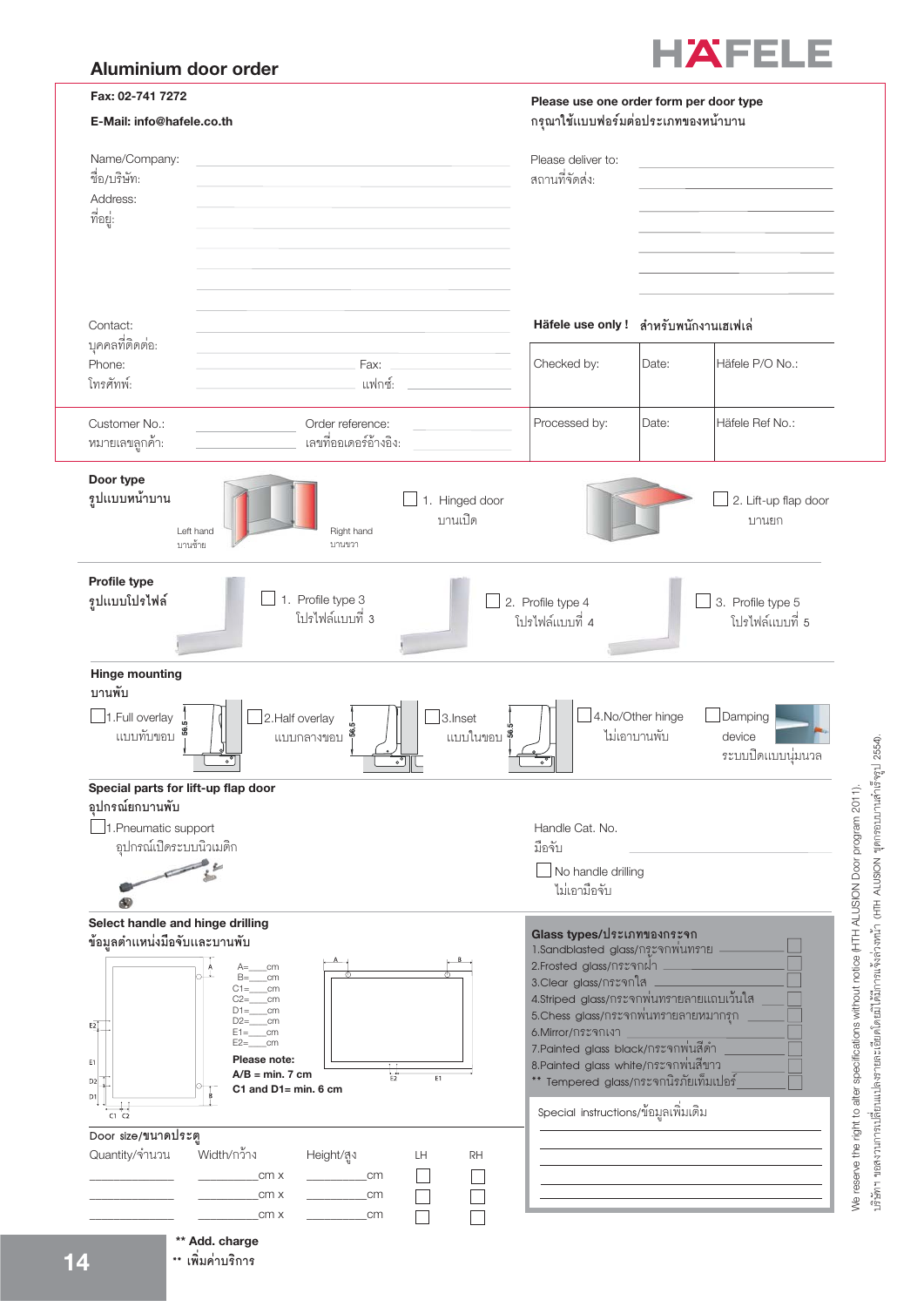

### **Imprint**

This brochure is only intended for use by the recipient. It remains in all respects the property of Häfele.

Reproductions of this catalogue in whole or in part, the copying or imitation of any illustrations and the imitation of the layout are strictly prohibited.

The technical descriptions and dimensions in this catalogue, also those with the photographs and drawings, are not binding. We reserve the right to make design improvements. All dimensions in mm, unless stated otherwise.

We bear no liability for any misprints or other errors that might occur in the production of the catalogue.

All deliveries are made pursuant to Häfele's sales conditions.

March 2012 © Copyright by Häfele (Thailand) Limited All rights reserved Printed in Thailand

**สงวนลิขสิทธิ์**<br>แคตตาล็อกเล่มนี้สงวนสิทธิในการใช้เป็นคู่มือเลือกซื้อผลิตภัณฑ์เท่านั้น และถือเป็นสมบัติของบริษัทเฮเฟเล่โดยสมบูรณ์

ำกรนลิตลอกเลียนแบบทั้งหมดหรือส่วนหนึ่งส่วนใด รวมทั้งการลอกเลียน แบบภาพหรือรูปแบบการจัดวางถือเป็นการละเมิดลิขสิทธิ์

คำบรรยายทางเทคนิคและขนาดของผลิตภัณฑ์ รวมถึงภาพและแบบร่าง<br>ที่ปรากฏภายในไม่ถือเป็นข้อผูกมัดทางกฏหมายแต่อย่างใด ทางบริษัทฯ ขอสงวนสิทธิในการปรับเปลี่ยนงานออกแบบในภายหลัง ขนาดของผลิตภัณฑ์ทั้งหมดมีหน่วยเป็นมิลลิเมตร ยกเว้นในกรณีที่ระบุเป็นหน่วยอื่ ขนาดของผลิตภัณฑ์ทั้งหมดมีหน่วยเป็นมิลลิเมตร ยกเว้นในกรณีที่ระบุเป็นหน่วยอื่น<br>ทั้งนี้ ทางบริษัทฯ จะไม่ขอรับผิดชอบต่อความผิดพลาดใด ๆ ที่อาจเกิดขึ้น

ระหว่างขั้นตอนการผลิตแคตตาล็อก

การจัดส่งสินค้าจะเป็นไปตามเงื่อนไขการขายที่ระบุโดยบริษัทเฮเฟเล่

มีนาคม 2555<br>ลิขสิทธิ์ของบริ<br>สงวนลิขสิทธิ์ ิลิขสิทธิ์ของบริษัทเฮเฟเล่ (ประเทศไทย) จำกัด พิมพ์ที่ประเทศไทย